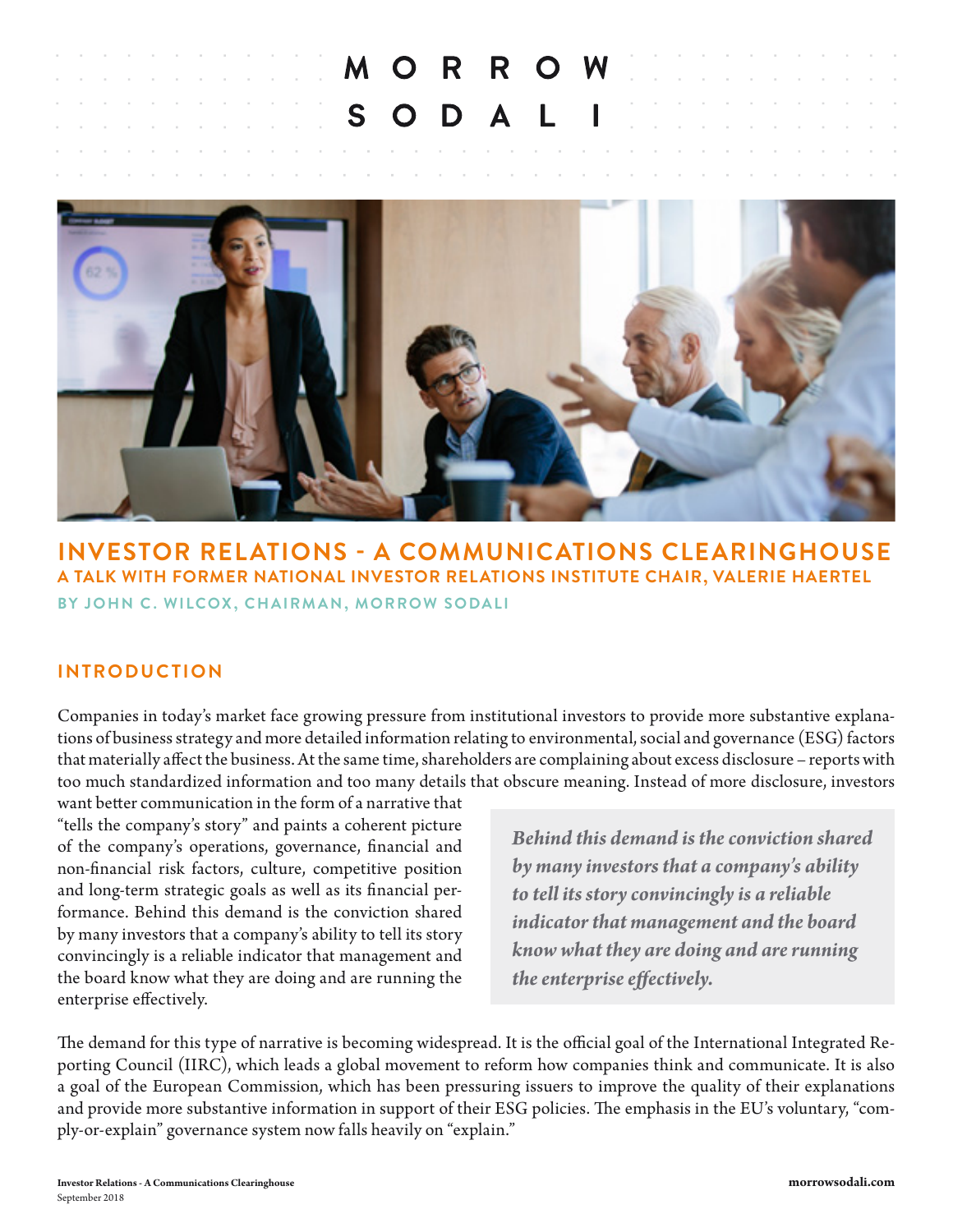In the U.S., with its rules-based governance system and detailed disclosure rules, the concept of an individualized narrative gives rise to legal uncertainties. This is particularly the case when the narrative contemplates the type of forward-looking information that institutional investors want but that disclosure rules discourage. Even in the U.S., however, customized communication has made significant progress, much of it outside the framework of regulated disclosure documents. "Engagement" has become an alternative communication path that is endorsed by both companies and institutional investors.

U.S. issuers are dealing with these expanded informational demands in different ways. One of the most successful solutions has been developed by Valerie Haertel, a former NIRI chairman, who during her career has created a role for the IR department as a "communications clearinghouse." Working directly with her peer executives in different departments, she has taken an approach to investor relators that is more strategic and that addresses the full scope of informational needs of investors, including those on the governance side of the house.

I met recently with Valerie to discuss how her communications clearinghouse worked in practice.

#### **JW: Valerie, for many years people have been predicting the convergence of investor relations and corporate governance. Is that finally happening?**

VH: Yes. I would describe it as an informal evolution rather than a deliberate effort to converge. The trend started primarily at larger, more progressive companies, although I see that there is increasing interest at companies of all sizes. In fact, this has become an important trend that the National Investor Relations Institute (NIRI) has recognized and is addressing through educational programs. The demand from institutional investors for information about ESG practices has been a big stimulus. If you were to attend the annual conferences of both NIRI and the Society for Corporate

*Since IR and governance professionals are dealing with this common set of challenges, there is more collaboration and the corporate roles are naturally converging.*

> Governance you would find that the topics on their agendas are similar – ESG, shareholder activism, engagement, stewardship, director accountability, short-termism, and so forth. Since IR and governance professionals are dealing with this common set of challenges, there is more collaboration and the corporate roles are naturally converging.

#### **But IR and governance are separate disciplines and are assigned to different executives or departments at most corporations. Doesn't that create a problem?**

2

It should not be a problem if IR officers are able to collaborate effectively with their business partners. That is the approach I have taken.

#### **OK. You describe your Investor Relations role as a "clearinghouse function." What do you mean by that?**

Well, my primary role leading Investor Relations has always been the traditional one of financial communications. Once an IR strategy is put into place, I work with the CFO and CEO organizing communications with

the buy- and sell-side, preparing quarterly earnings releases, conducting IR road shows and fielding calls from investors. In addition to that traditional role, I have made a point of working directly with other departments across the

company to collect and communicate information about issues of concern to shareholders that are not purely financial. I use the term "clearinghouse" to emphasize the way that internal collaboration works across departmental boundaries, thereby enabling the company to present a more comprehensive, accurate and unified picture.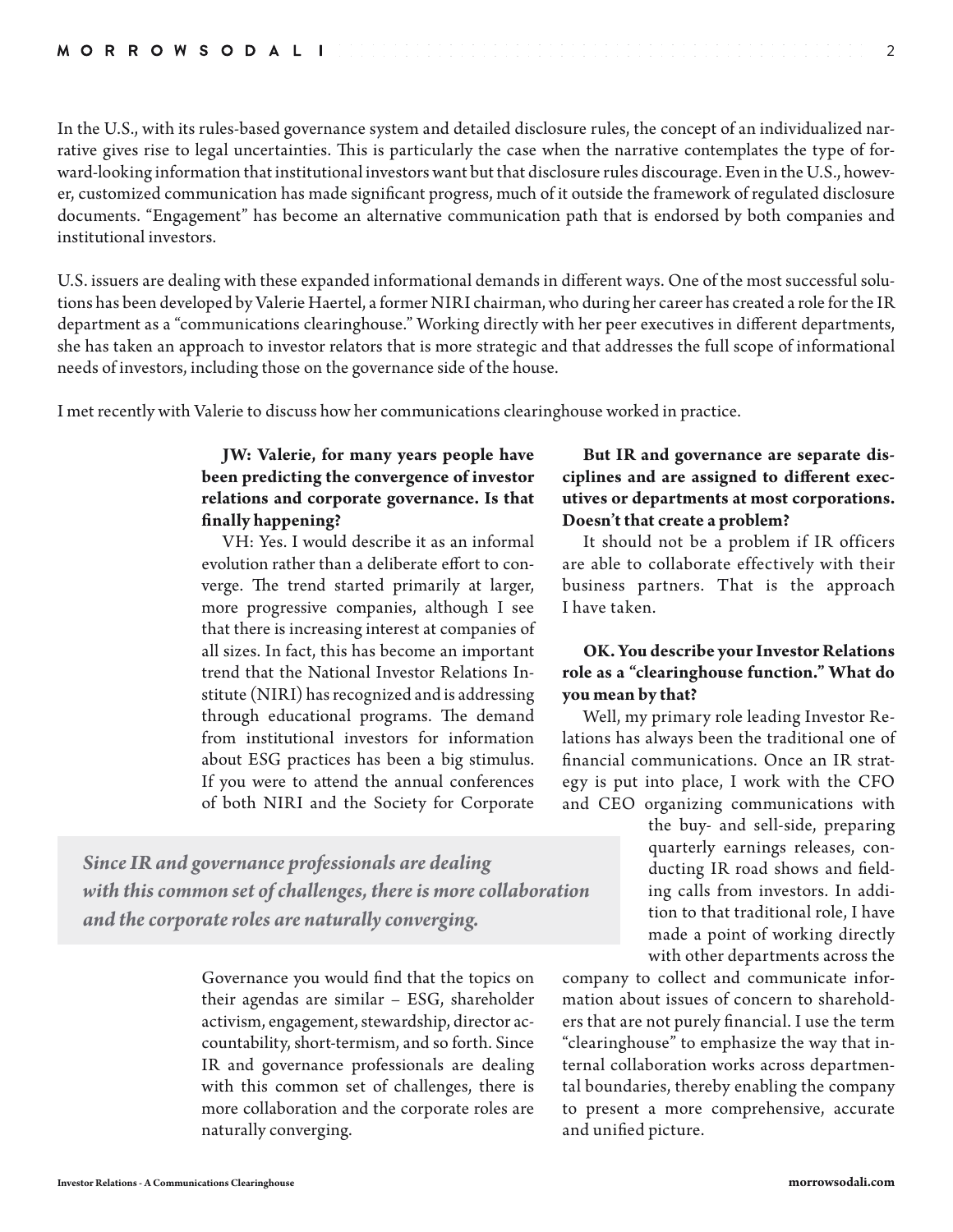#### **How did the clearinghouse work in practice?**

I collaborated directly with a number of corporate business partners and line of business leaders in most of the companies where I worked. One was the Corporate Secretary. I provided data and analytics about ownership, including the feedback I received from my daily

*These interdepartmental relationships enabled me to bring together diverse perspectives in shaping the content of the investor relations and engagement programs. This is what I mean by a clearinghouse role.*

> contacts with shareholders and analysts. In my role leading IR at several financial services companies, I worked directly with the governance professionals who oversaw investment stewardship and proxy voting for the asset management groups, as well as the individuals responsible for Corporate Social Responsibility who oversaw activities related to sustainability and reporting. Those relationships and input really helped me to understand how investment professionals think and react to various ESG issues. Additionally, the business unit leaders helped me to better understand the nuances and complexities of the various operating businesses. These interdepartmental relationships enabled me to bring together diverse perspectives in shaping the content of the investor relations and engagement programs. This is what I mean by a clearinghouse role.

#### **Are Investor Relations road shows being expanded to reach stewardship teams as well as portfolio managers and analysts?**

Yes. During the course of my career, I have gotten to know the stewardship teams at the major institutional investors and I have made a practice of including them in investor outreach programs. I found that interest in governance and ESG issues has been increasing in the U.S. and tends to be greater on the buy-side than the sell-side, unless there is activist activity and governance is being questioned. At several firms, I participated with management and board members in engagements with shareholders. Typically, the Corporate Secretary's office and I would reach out together to the governance decision-makers on the buy-side outside of and during the proxy season. This practice is becoming an increasingly important part of the investor relations practice generally as buy-side analysts and PMs are also better coordinated on these issues. Depending on the circumstances, engagement accomplishes two goals. First, it is a great way to get candid feedback from shareholders. That is the listening part. Second, it's a great way for shareholders to get to know the management team and in some cases, board members personally. Conference calls are useful and efficient, but face-to-face meetings are the most effective way to build trust over the long term. I should mention that in my roles leading IR programs, I was directly involved in the preparations and mechanics of the annual meeting, including being a contributor to the proxy statement, which gave me another opportunity to build personal relationships. I think that the annual meeting is a meaningful inves-

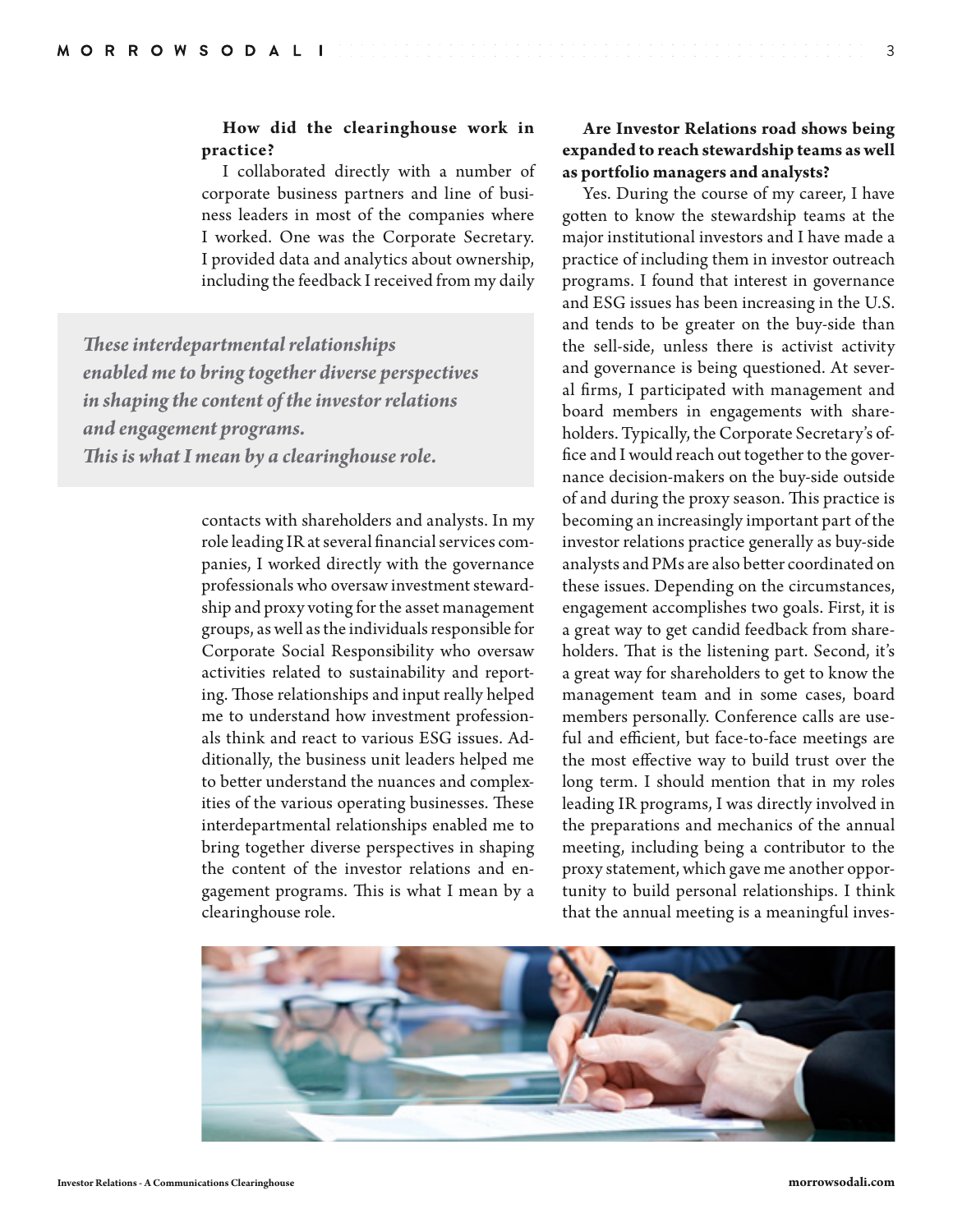tor relations event because governance is on the agenda and the board of directors is in the spotlight. IR can add a lot of value in the preparation process leading up to the annual meeting.

*Depending on the circumstances, engagement accomplishes two goals. First, it is a great way to get candid feedback from shareholders. That is the listening part. Second, it's a great way for shareholders to get to know the management team and in some cases, board members personally.*

#### **Do you treat indexed investors differently from active managers?**

Yes and no. Active managers and the sellside are still the primary audience for financial communications, quarterly earnings announcements and the like. But outreach to index investors and their stewardship teams is not just limited to ESG topics and proxy votes. Index investors have made it clear that they want to understand business strategy and financial performance as well as ESG policies. From their perspective as long-term "permanent" investors, there's no separation between financial and non-financial factors affecting the business. Both active and indexed investors want to know about both. That being said, active managers generally require more frequent and detailed information on the strategy, financial performance and outlook.

cently issued some updated guidance related to quarterly earnings guidance, focusing companies on the importance of managing for the long term. In my view, companies shouldn't manage to meet short term street expectations, or run the business based on how they think the stock market will respond in the short-term. It is important to understand investor perceptions and to communicate strategy and priorities clearly in order to ensure a realistic assessment of future performance by investors. The market has changed during the past decade – trading activity and stock prices are now influenced by technical factors that often have nothing to do with a company's intrinsic value. So I agree with the statement that the Wall Street tail shouldn't wag the business dog. Luckily, in today's market many investors also agree and explicitly support a long-term focus. Sustainability is also an increasingly important and shared goal for companies and for the stable, long-term shareholders they want to attract.

#### **Many commentators recommend the elimination of quarterly earnings reporting as a means to combat short termism. Some high-profile companies have done so. What is your view?**

I've heard the argument that bi-annual reporting would keep investors more focused on the long term. But my experience is that both buy and sell side investors prefer quarterly earnings reports. From the corporate perspective, quarterly reporting keeps the leadership team and employees focused on strategic direction and results, creating discipline and enabling

> course corrections if necessary. However, to keep investors more

4

# *Index investors have made it clear that they want to understand business strategy and financial performance as well as ESG policies.*

#### **What is your view about the debate over short-term versus long-term business goals?**

That is an easy question for me to answer. It is imperative that companies build and run their business for the long-term. NIRI has refocused on the long-term, I think the consensus estimates which push companies to provide guidance and shorter-term investors to continue to demand it, should be abolished. This may be a somewhat radical view, but the consensus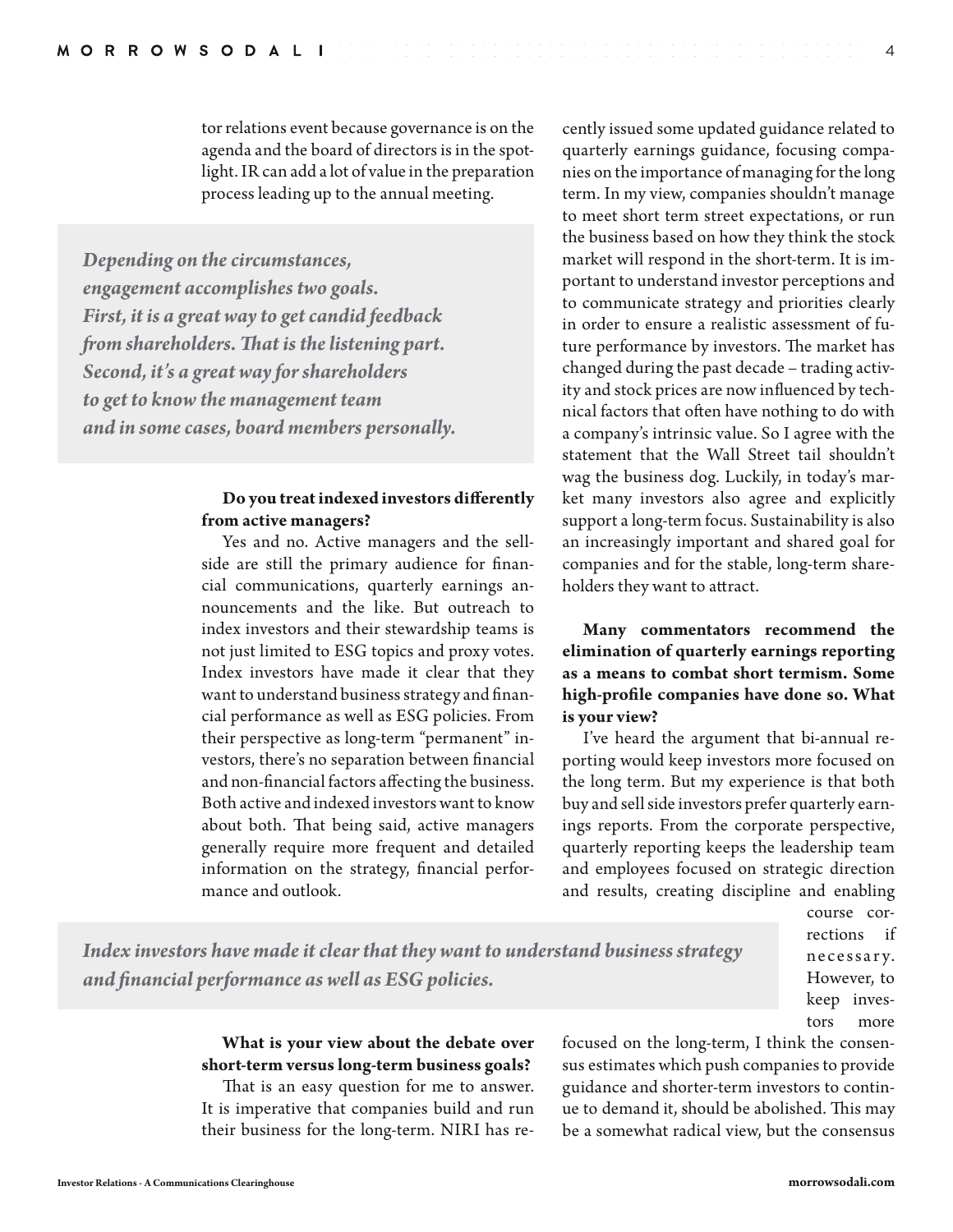

estimates being generated by sell side analysts – some of whom are knowledgeable and others who may not be paying close attention – create expectations not necessarily set by the compa-

ny. This causes volatility in shares when companies miss the analysts' estimates.

### **Investor relations at the board level is a perennial topic. Is it starting to happen?**

Board-level investor relations is actually not new. It was always a factor in proxy contests. It became more common with director involvement in say-on-pay campaigns. In

recent years, shareholder activism has elevated the board's role in investor relations to the point where it is no longer controversial for directors to meet and speak with investors. Many attorneys see the merit of it and recommend it. Board-level IR still isn't typically organized systematically like the rest of the IR program unless it is supported and included as part of the outreach program. It often occurs when there is a special reason such as a request from a shareholder, rather than on a fixed schedule, although this is still evolving. Regular, periodic interactions are becoming more common. Board involvement has affected my role leading investor relations programs in several ways. First, one of my responsibilities has been to keep the board of directors informed about who the owners are and what issues are of concern to them. Depending on the issues raised by shareholders, I would get the internal clearinghouse up and running to provide the information that management and the board need to formulate a response and determine how to respond. I would help create the message content and engagement materials, set up and attend the investor meetings with management and board members and then follow up to get feedback afterwards.

*... I have had direct experience with activist campaigns twice during my career. What I have learned is that activism is the ultimate test of effective investor relations*

*...*

**What role does IR play when a company is targeted by an activist?**

I have had direct experience with activist campaigns twice during my career. What

I have learned is that activism is the ultimate test of effective investor relations because it galvanizes internal resources to respond to the issues raised by the activist. Each situation is unique and requires a thoughtful assessment and response that will produce the most effective course of action for the leadership team, the board of directors and the shareholders. The role IR plays in an activist campaign is

to evaluate the situation, analyze the issues, gather the facts and work with the leadership team and the board to formulate appropriate responses that clearly and effectively communicate the company's position to investors. I believe that at firms that have dealt with activism much of the internal adaptability and progressive elements of their IR programs grew out of management's deeper understanding of the strategic role IR can play when responding to complex activist challenges. The collaborative IR programs that I have run include many of these features – they are proactive, transparent and responsive. The best defense is a good offense. I think it would be fair to say that the Investor Relations information clearinghouse can be a model for companies that want to proactively take steps to strengthen both internal and external stakeholder relationships and avoid being targeted by activists. Companies should know their vulnerabilities, address them and be prepared with a plan to address activism if it arises. That being said, a clear strategy and solid financial performance must be combined with an effective investor communications program to avoid being placed in a defensive position.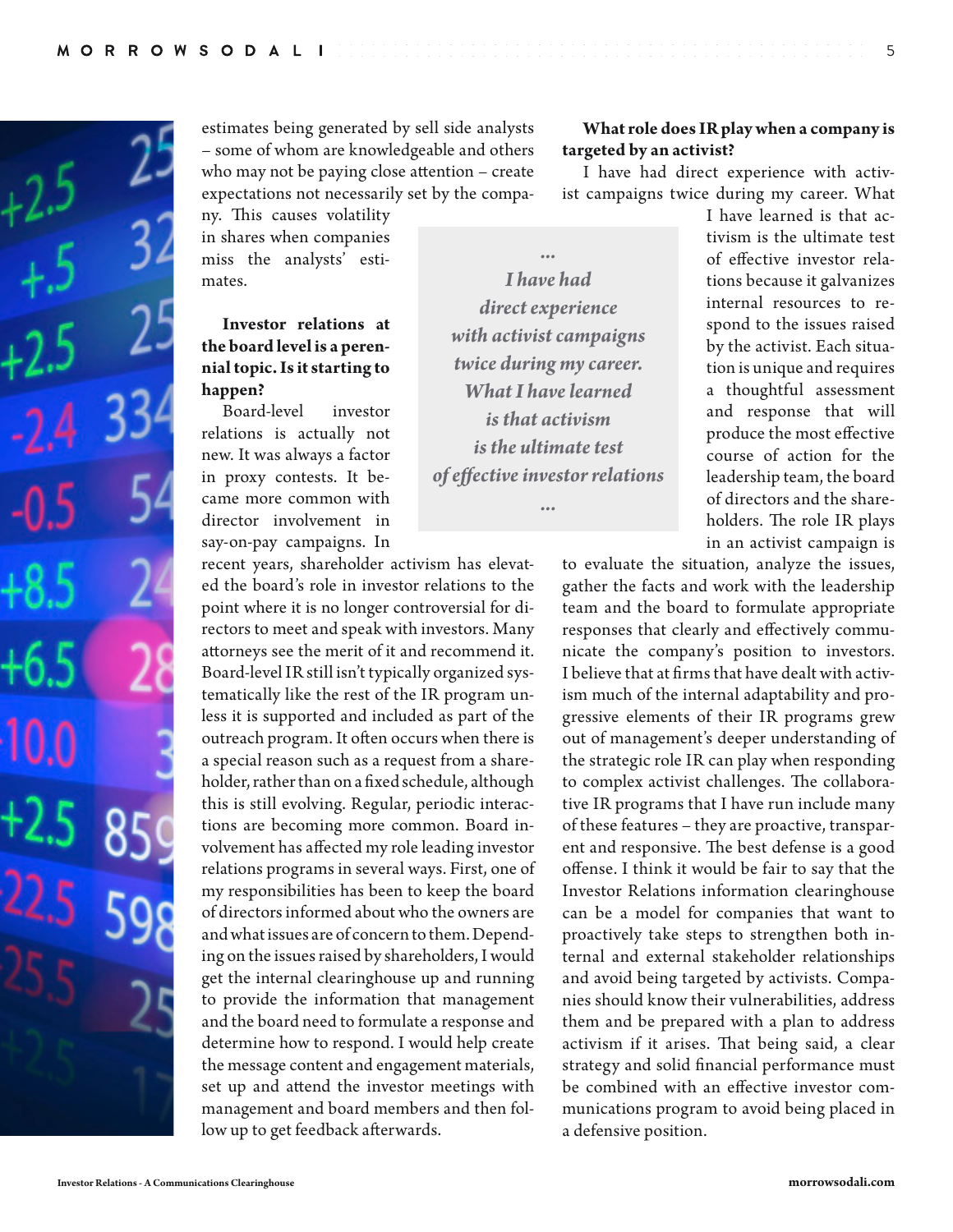#### **CONCLUSION**

The "them versus us" mentality that characterized relations between shareholders and public companies for decades is giving way to much more complex, individualized relationships. Globalization, governance standards, indexing, strategic activism, board accountability, stewardship codes, ESG and technology are among the factors that have changed the way companies and shareholders interact and relate to each other.

These developments substantially increase the challenges faced by public companies, but there is a positive impact as well: in today's environment individual companies have a better chance of being evaluated by investors on the merits rather than exclusively in terms of their compliance with external standards. This depends, of course, on two  $conditions - (1)$  companies must be willing to build sustained relationships with shareholders and improve the quality of the information they provide; and (2) institutional investors must reconfigure their investment models to include ESG and non-financial metrics and they must focus on the long term.

*These developments substantially increase the challenges faced by public companies, but there is a positive impact as well: in today's environment individual companies have a better chance of being evaluated by investors on the merits rather than exclusively in terms of their compliance with external standards.* 

Valerie Haertel's response to this changing environment has been to designate the Investor Relations Department as an "information clearinghouse." This approach worked well for the companies where she worked. Other solutions are also possible. Many companies have appointed dedicated corporate governance officers who work collaboratively with other corporate departments and with boards of directors. Proxy statements have morphed beyond traditional formats to include livelier and more informative presentations. Directors are emerging from the boardroom to meet, listen and talk to shareholders. The corporate secretary's role is expanding to strengthen relations with institutional investors and guide director engagement campaigns. Companies have created new departments to deal with their environmental and social responsibilities.